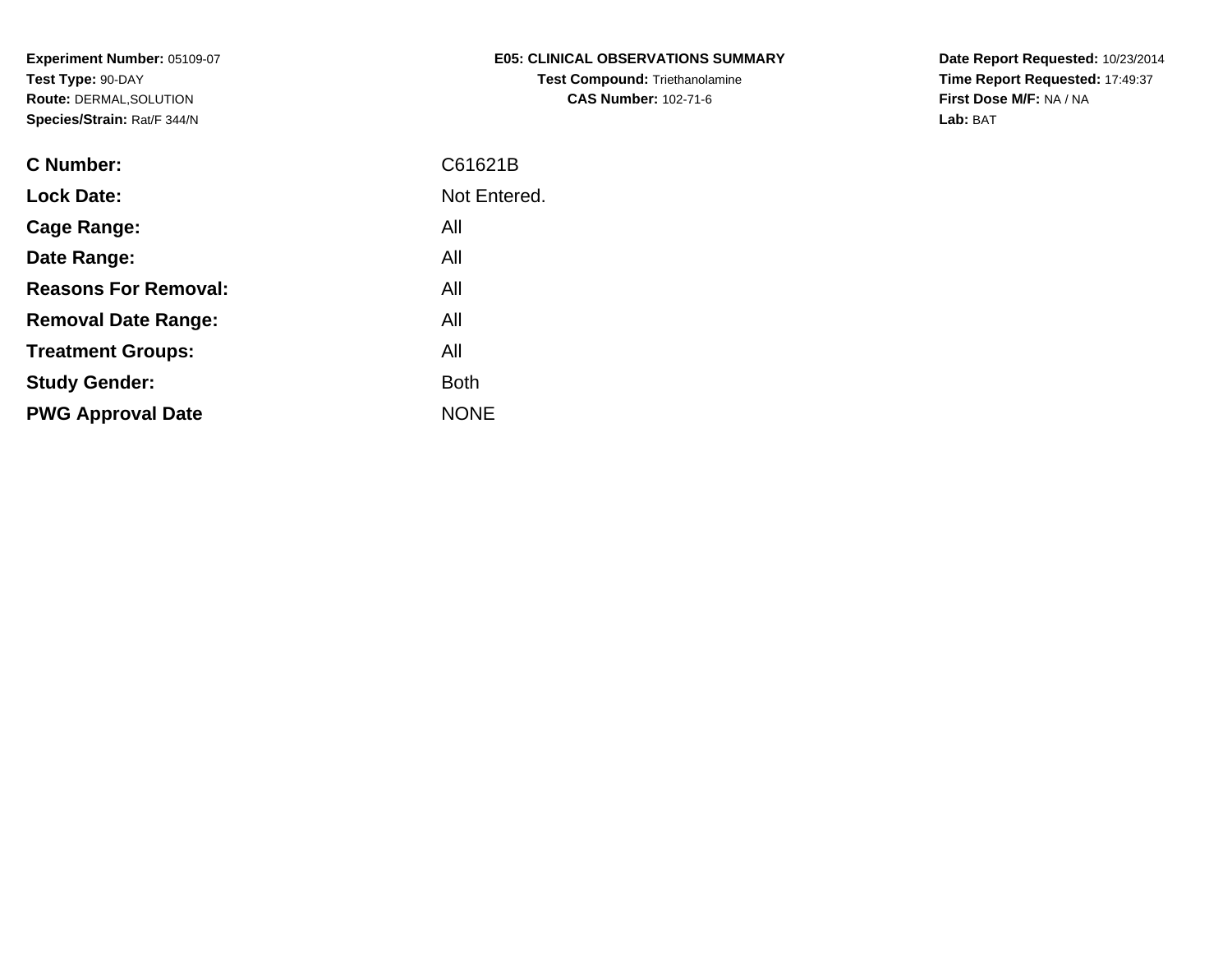#### **E05: CLINICAL OBSERVATIONS SUMMARYTest Compound:** Triethanolamine**CAS Number:** 102-71-6

**Date Report Requested:** 10/23/2014**Time Report Requested:** 17:49:37**First Dose M/F:** NA / NA**Lab:** BAT

**SEX :MALE WEEK: 14**

| <b>OBSERVATIONS</b>                 | 0 G/KG          |                            | 0.125 G/KG      |                        | 0.25 G/KG       |                         | .5 G/KG         |                        |  |
|-------------------------------------|-----------------|----------------------------|-----------------|------------------------|-----------------|-------------------------|-----------------|------------------------|--|
|                                     | <b>CURRENT*</b> | TOTAL+                     | <b>CURRENT*</b> | TOTAL+                 | <b>CURRENT*</b> | TOTAL+                  | <b>CURRENT*</b> | TOTAL+                 |  |
| (Skin Paint Only) Clipper<br>İnjury | 0/0             | 0/20                       | 0/0             | 0/20                   | 0/0             | 0/20                    | 0/0             | 0/20                   |  |
| (Skin Paint Only) Crusty            | 0/0             | $0/20$                     | 0/0             | 0/20                   | 0/0             | 0/20                    | 0/0             | 0/20                   |  |
| (Skin Paint Only)<br>Discoloration  | 0/0             | $6/20$<br>DAY 62           | 0/0             | 10/20<br><b>DAY 48</b> | 0/0             | 10/20<br><b>DAY 47</b>  | 0/0             | 10/20<br><b>DAY 35</b> |  |
| (Skin Paint Only) Scaly             | 0/0             | 0/20                       | 0/0             | 0/20                   | 0/0             | 0/20                    | 0/0             | 0/20                   |  |
| Discharge<br>Left Eye               | 0/0             | $1/20$<br>DAY <sub>5</sub> | 0/0             | 0/20                   | 0/0             | 1/20<br><b>DAY 13</b>   | 0/0             | 0/20                   |  |
| Discharge<br><b>Right Eye</b>       | 0/0             | 0/20                       | 0/0             | 0/20                   | 0/0             | $1/20$<br><b>DAY 48</b> | 0/0             | 0/20                   |  |
| Exophthalmos<br><b>Right Eye</b>    | 0/0             | 0/20                       | 0/0             | 1/20<br><b>DAY 20</b>  | 0/0             | 0/20                    | 0/0             | 0/20                   |  |
| Fractured Appendage<br>Tail         | 0/0             | 0/20                       | 0/0             | 0/20                   | 0/0             | 0/20                    | 0/0             | 0/20                   |  |

\* ANIMALS WITH OBSERVATION IN CURRENT PERIOD / TOTAL ANIMALS OBSERVED IN CURRENT PERIOD (WITHIN 7 DAYS OF RUN DATE)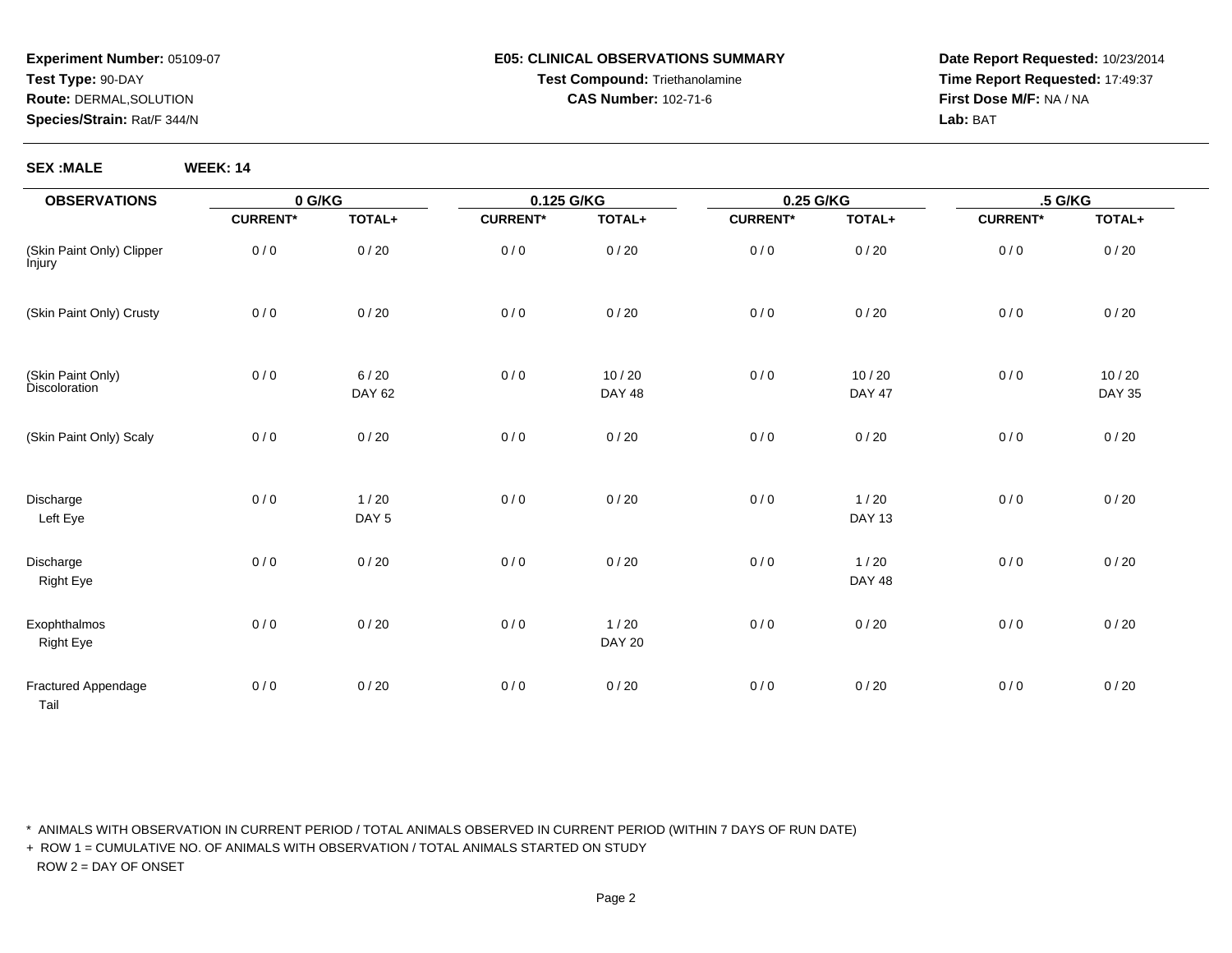#### **E05: CLINICAL OBSERVATIONS SUMMARYTest Compound:** Triethanolamine**CAS Number:** 102-71-6

**Date Report Requested:** 10/23/2014**Time Report Requested:** 17:49:37**First Dose M/F:** NA / NA**Lab:** BAT

**SEX :MALE WEEK: 14**

| <b>OBSERVATIONS</b>         | 0 G/KG          |        | 0.125 G/KG      |                       | 0.25 G/KG       |        | .5 G/KG         |                       |
|-----------------------------|-----------------|--------|-----------------|-----------------------|-----------------|--------|-----------------|-----------------------|
|                             | <b>CURRENT*</b> | TOTAL+ | <b>CURRENT*</b> | TOTAL+                | <b>CURRENT*</b> | TOTAL+ | <b>CURRENT*</b> | TOTAL+                |
| Irritation                  | 0/0             | 0/20   | 0/0             | 0/20                  | 0/0             | 0/20   | 0/0             | 4/20<br><b>DAY 76</b> |
| Opacity<br><b>Right Eye</b> | 0/0             | 0/20   | 0/0             | 1/20<br><b>DAY 27</b> | 0/0             | 0/20   | 0/0             | 0/20                  |
| Ulcer                       | 0/0             | 0/20   | 0/0             | 0/20                  | 0/0             | 0/20   | 0/0             | 0/20                  |

\* ANIMALS WITH OBSERVATION IN CURRENT PERIOD / TOTAL ANIMALS OBSERVED IN CURRENT PERIOD (WITHIN 7 DAYS OF RUN DATE)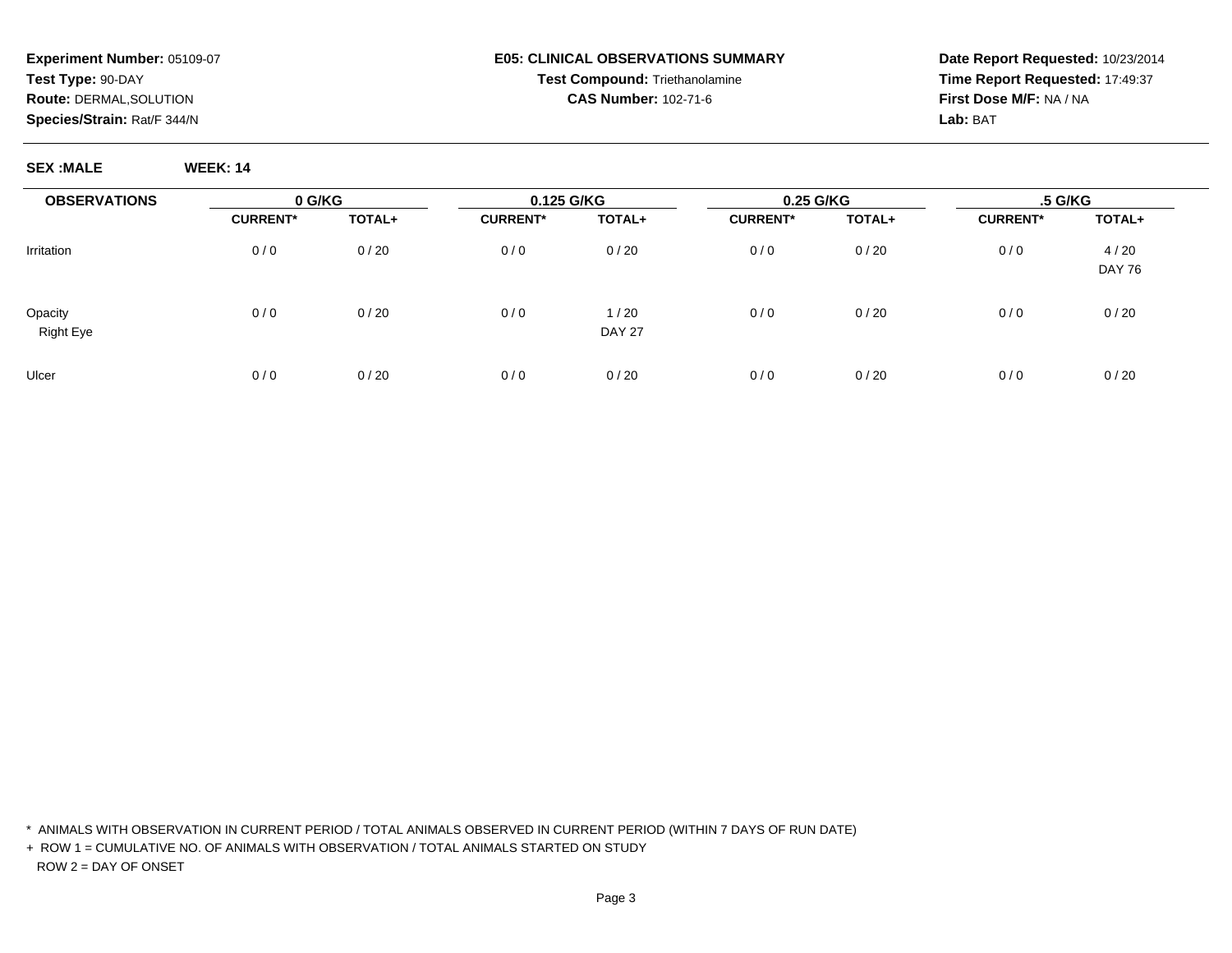#### **E05: CLINICAL OBSERVATIONS SUMMARYTest Compound:** Triethanolamine**CAS Number:** 102-71-6

**Date Report Requested:** 10/23/2014**Time Report Requested:** 17:49:37**First Dose M/F:** NA / NA**Lab:** BAT

**SEX :MALE WEEK: 14**

| <b>OBSERVATIONS</b>       | 1.0 G/KG        |               | 2.0 G/KG        |               |
|---------------------------|-----------------|---------------|-----------------|---------------|
|                           | <b>CURRENT*</b> | TOTAL+        | <b>CURRENT*</b> | TOTAL+        |
| (Skin Paint Only) Clipper | 0/0             | 0/20          | 0/0             | 1/20          |
| <i>injury</i>             |                 |               |                 | DAY 2         |
| (Skin Paint Only) Crusty  | 0/0             | 0/20          | 0/0             | 9/20          |
|                           |                 |               |                 | <b>DAY 75</b> |
| (Skin Paint Only)         | 0/0             | $10/20$       | 0/0             | 1/20          |
| <b>Discoloration</b>      |                 | <b>DAY 34</b> |                 | <b>DAY 35</b> |
| (Skin Paint Only) Scaly   | 0/0             | 1/20          | 0/0             | 5/20          |
|                           |                 | <b>DAY 13</b> |                 | DAY 6         |
| Discharge<br>Left Eye     | 0/0             | 0/20          | 0/0             | 0/20          |
| Discharge<br>Right Eye    | 0/0             | 0/20          | 0/0             | 0/20          |
| Exophthalmos<br>Right Eye | 0/0             | 0/20          | 0/0             | 0/20          |
| Fractured Appendage       | 0/0             | 0/20          | 0/0             | 1/20          |
| Tail                      |                 |               |                 | <b>DAY 75</b> |

\* ANIMALS WITH OBSERVATION IN CURRENT PERIOD / TOTAL ANIMALS OBSERVED IN CURRENT PERIOD (WITHIN 7 DAYS OF RUN DATE)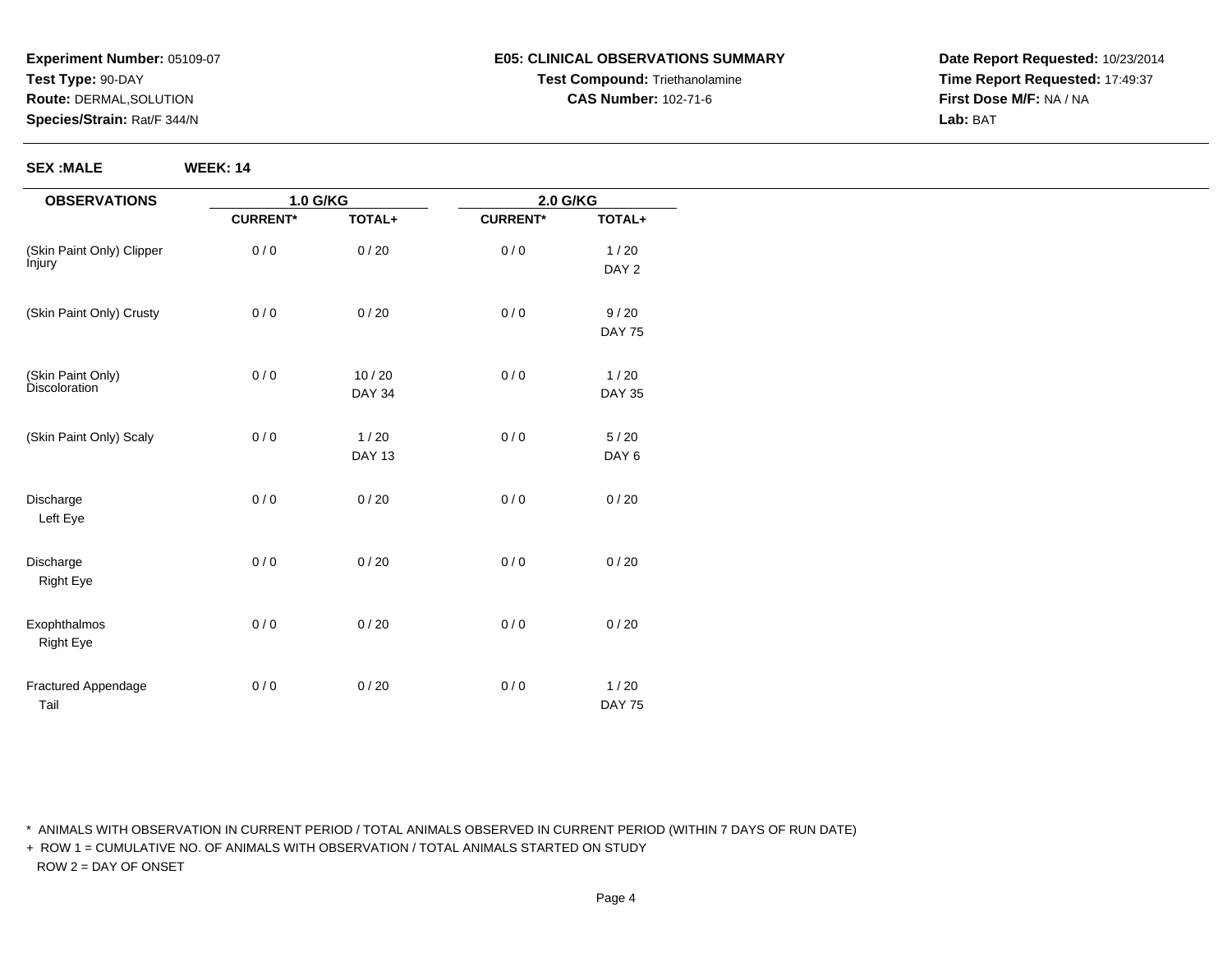**SEX :MALE WEEK: 14**

## **E05: CLINICAL OBSERVATIONS SUMMARYTest Compound:** Triethanolamine**CAS Number:** 102-71-6

**Date Report Requested:** 10/23/2014**Time Report Requested:** 17:49:37**First Dose M/F:** NA / NA**Lab:** BAT

**OBSERVATIONS**Irritation**Opacity**  Right EyeUlcer**1.0 G/KGCURRENT\* TOTAL+**0 / 0 10 / 20 DAY 270 / 0 0 / 20  $0/0$  $0/20$ **2.0 G/KGCURRENT\* TOTAL+**0 / 0 10 / 20 DAY 12 $0/0$  0 / 20  $0/0$  $1/20$ DAY 82

\*\*\*END OF MALE DATA\*\*\*

\* ANIMALS WITH OBSERVATION IN CURRENT PERIOD / TOTAL ANIMALS OBSERVED IN CURRENT PERIOD (WITHIN 7 DAYS OF RUN DATE)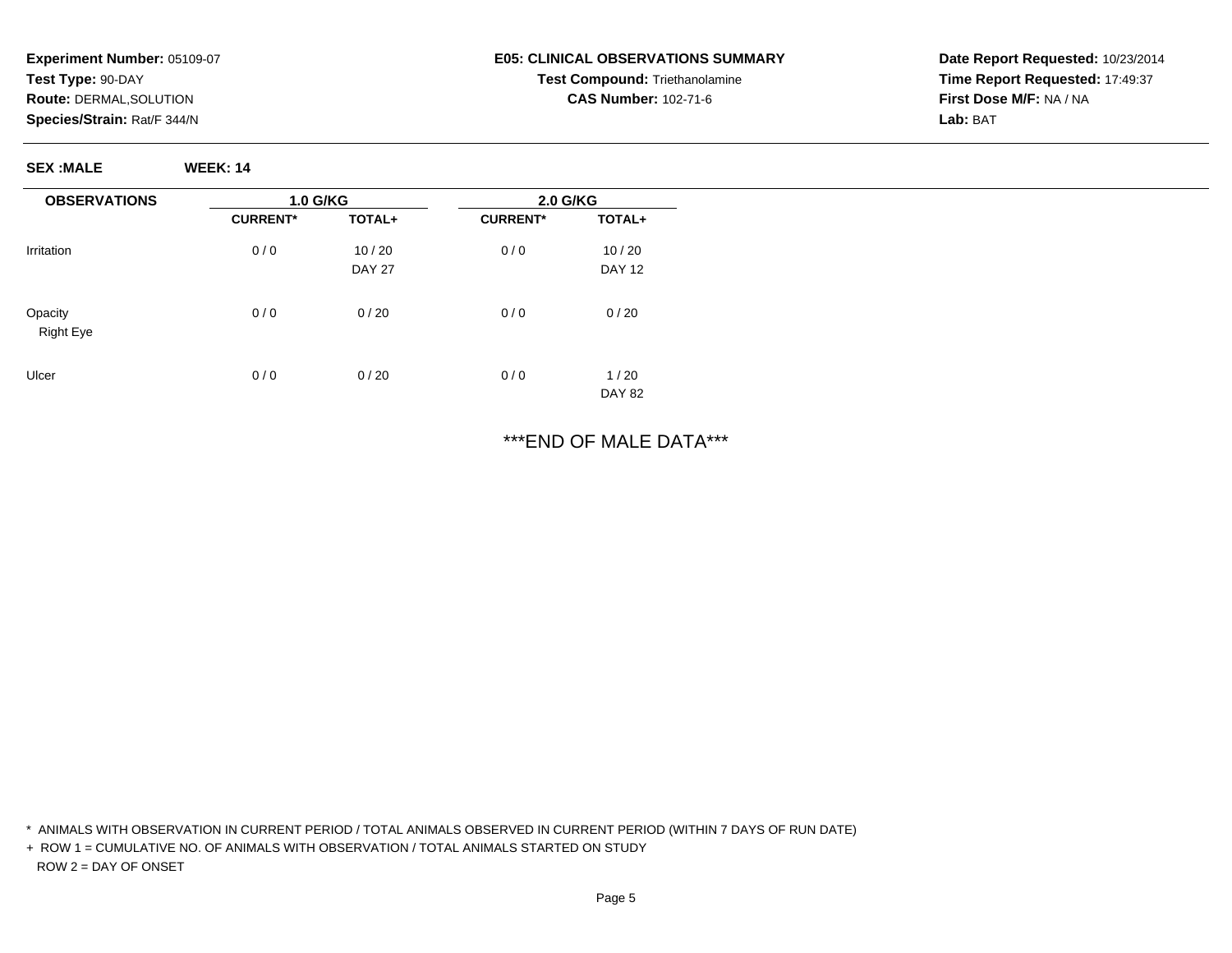#### **E05: CLINICAL OBSERVATIONS SUMMARYTest Compound:** Triethanolamine**CAS Number:** 102-71-6

**Date Report Requested:** 10/23/2014**Time Report Requested:** 17:49:37**First Dose M/F:** NA / NA**Lab:** BAT

**SEX :FEMALE WEEK: 14**

| <b>OBSERVATIONS</b>      |                 | 0 G/KG |                 | 0.125 G/KG |                 | 0.25 G/KG             |                 | .5 G/KG |  |
|--------------------------|-----------------|--------|-----------------|------------|-----------------|-----------------------|-----------------|---------|--|
|                          | <b>CURRENT*</b> | TOTAL+ | <b>CURRENT*</b> | TOTAL+     | <b>CURRENT*</b> | TOTAL+                | <b>CURRENT*</b> | TOTAL+  |  |
| (Skin Paint Only) Crusty | 0/0             | 0/20   | 0/0             | 0/20       | 0/0             | 0/20                  | 0/0             | 0/20    |  |
| (Skin Paint Only) Scaly  | 0/0             | 0/20   | 0/0             | 0/20       | 0/0             | 0/20                  | 0/0             | 0/20    |  |
| Exophthalmos<br>Left Eye | 0/0             | 0/20   | 0/0             | 0/20       | 0/0             | 1/20<br><b>DAY 47</b> | 0/0             | 0/20    |  |
| Irritation               | 0/0             | 0/20   | 0/0             | 0/20       | 0/0             | 0/20                  | $0/0$           | 0/20    |  |
| Opacity<br>Left Eye      | 0/0             | 0/20   | 0/0             | 0/20       | 0/0             | 1/20<br><b>DAY 47</b> | $0/0$           | 0/20    |  |

\* ANIMALS WITH OBSERVATION IN CURRENT PERIOD / TOTAL ANIMALS OBSERVED IN CURRENT PERIOD (WITHIN 7 DAYS OF RUN DATE)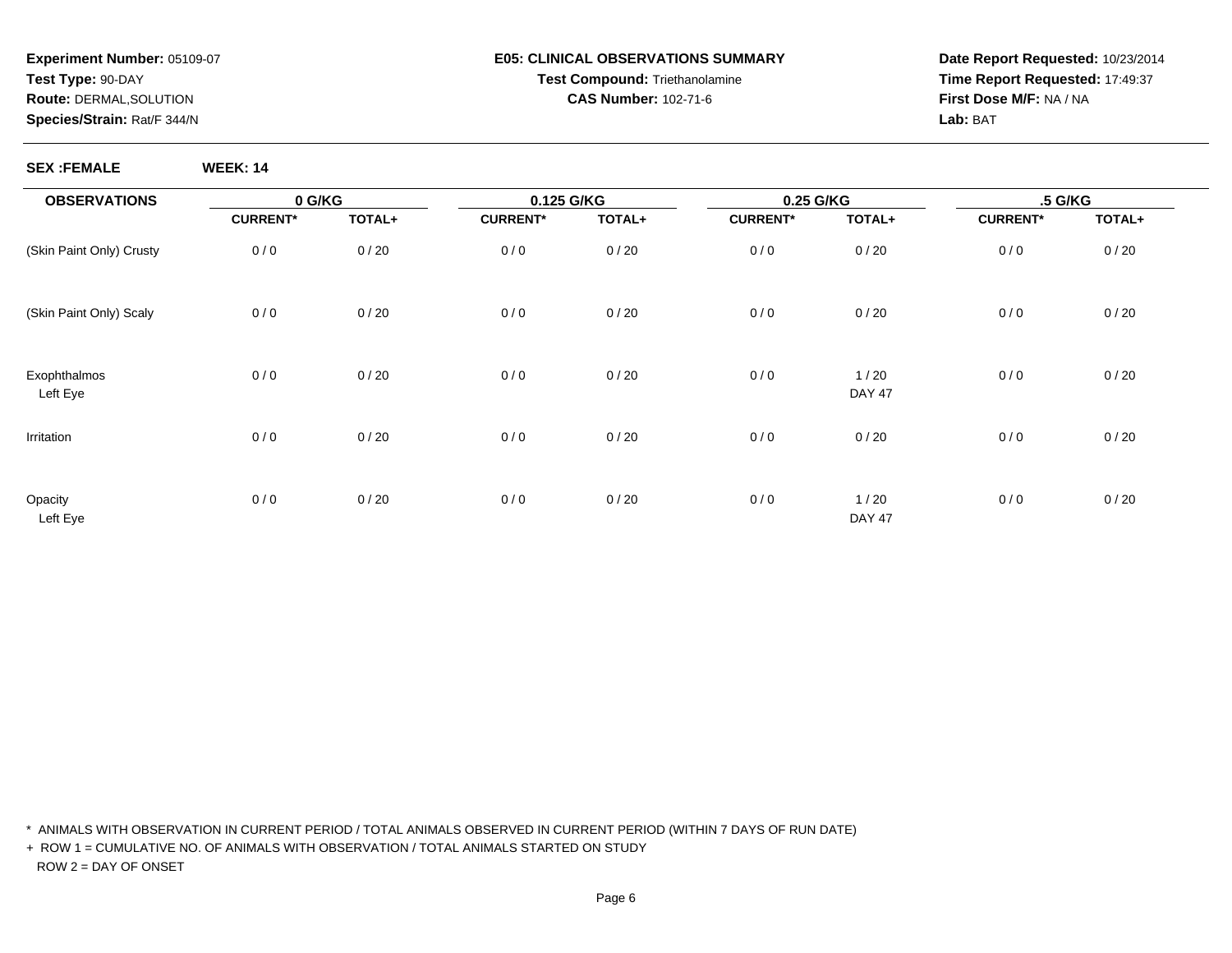# **E05: CLINICAL OBSERVATIONS SUMMARYTest Compound:** Triethanolamine**CAS Number:** 102-71-6

**Date Report Requested:** 10/23/2014**Time Report Requested:** 17:49:37**First Dose M/F:** NA / NA**Lab:** BAT

**SEX :FEMALE WEEK: 14**

\* ANIMALS WITH OBSERVATION IN CURRENT PERIOD / TOTAL ANIMALS OBSERVED IN CURRENT PERIOD (WITHIN 7 DAYS OF RUN DATE)